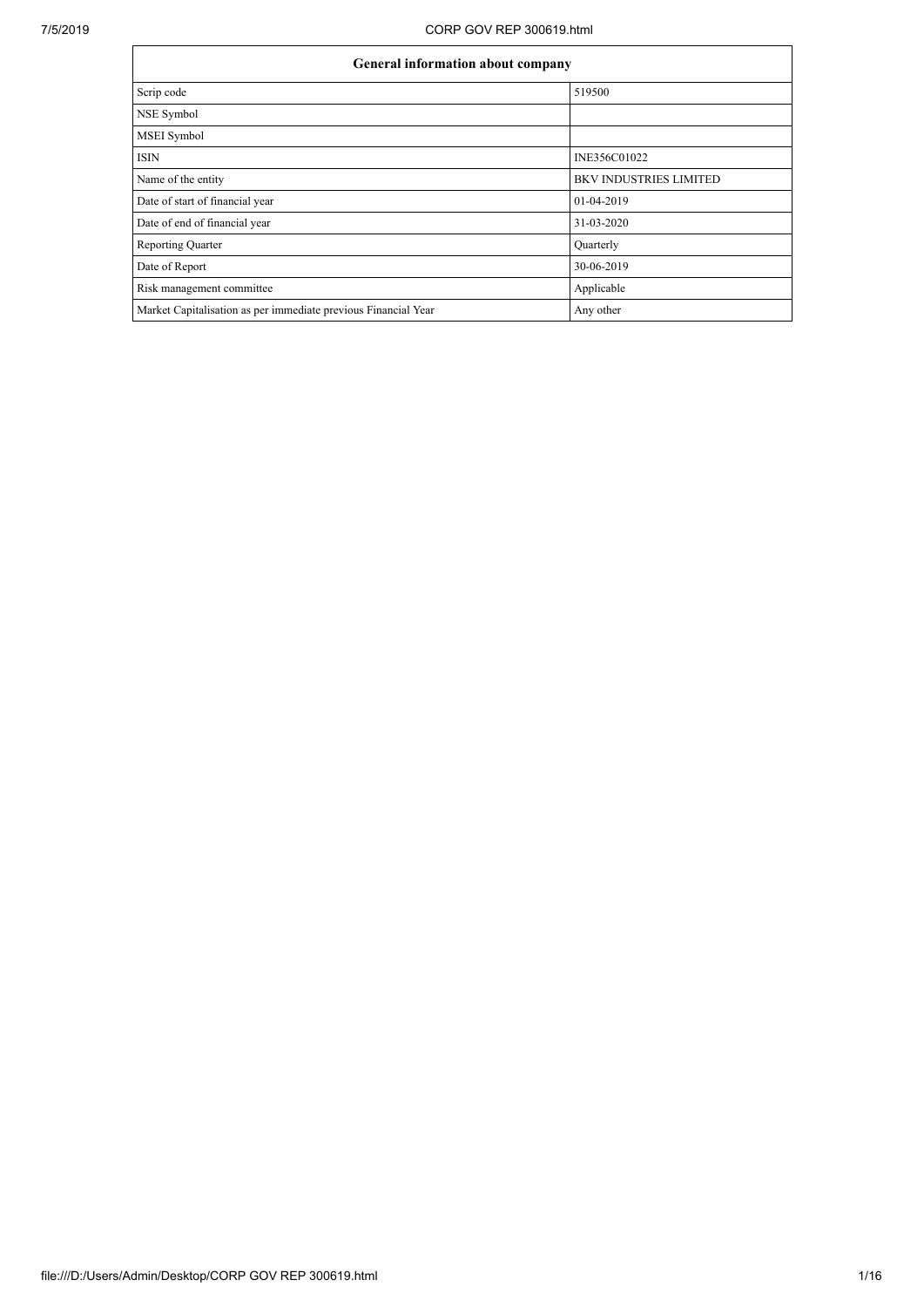## **Annexure I**

## **Annexure I to be submitted by listed entity on quarterly basis**

## **I. Composition of Board of Directors**

|                             |                     |            |                                                           |                               |                                 |                             | Disclosure of notes on composition of board of directors explanatory |                            |                      |                                            | Textual Information(1)                                                                                                                   |                                                                                                                                                        |                                                                                                                                                               |                                                                                                                                                                                                |
|-----------------------------|---------------------|------------|-----------------------------------------------------------|-------------------------------|---------------------------------|-----------------------------|----------------------------------------------------------------------|----------------------------|----------------------|--------------------------------------------|------------------------------------------------------------------------------------------------------------------------------------------|--------------------------------------------------------------------------------------------------------------------------------------------------------|---------------------------------------------------------------------------------------------------------------------------------------------------------------|------------------------------------------------------------------------------------------------------------------------------------------------------------------------------------------------|
|                             |                     |            |                                                           |                               |                                 |                             | Wether the listed entity has a Regular Chairperson No                |                            |                      |                                            |                                                                                                                                          |                                                                                                                                                        |                                                                                                                                                               |                                                                                                                                                                                                |
|                             |                     |            |                                                           |                               |                                 |                             | Whether Chairperson is related to MD or CEO                          |                            |                      | No                                         |                                                                                                                                          |                                                                                                                                                        |                                                                                                                                                               |                                                                                                                                                                                                |
| f the<br>or                 | PAN                 | <b>DIN</b> | Category 1<br>of directors                                | Category 2<br>of<br>directors | Category<br>$3$ of<br>directors | Date<br>$\sigma$ f<br>Birth | <b>Initial Date</b><br>of<br>appointment                             | Date of Re-<br>appointment | Date of<br>cessation | Tenure<br>of<br>director<br>(in<br>months) | No of<br>Directorship in<br>listed entities<br>including this<br>listed entity<br>(Refer<br>Regulation 17A<br>of Listing<br>Regulations) | No of<br>Independent<br>Directorship in<br>listed entities<br>including this<br>listed entity<br>(Refer Regulation<br>17A(1) of Listing<br>Regulations | Number of<br>memberships in<br>Audit/ Stakeholder<br>Committee(s)<br>including this listed<br>entity (Refer<br>Regulation 26(1) of<br>Listing<br>Regulations) | No of post of<br>Chairperson in Audit/<br>Stakeholder<br>Committee held in<br>listed entities<br>including this listed<br>entity (Refer<br>Regulation 26(1) of<br><b>Listing Regulations</b> ) |
| AI.A<br>$\sqrt{2}$          | ADAPB3514H 00105030 |            | Executive<br>Director                                     | Not<br>Applicable             | MD                              | $27 -$<br>$02 -$<br>1962    | 13-02-1993                                                           | 01-03-2019                 |                      | 60                                         |                                                                                                                                          | $\Omega$                                                                                                                                               |                                                                                                                                                               | $\Omega$                                                                                                                                                                                       |
| ALA                         | AHLPB0893J          | 00112766   | Non-<br>Executive -<br>Non<br>Independent<br>Director     | Not<br>Applicable             |                                 | $15 -$<br>$01 -$<br>1969    | 13-02-1993                                                           | 13-02-1993                 |                      |                                            |                                                                                                                                          | $\Omega$                                                                                                                                               |                                                                                                                                                               |                                                                                                                                                                                                |
| 3<br>RA                     | ACNPN9392B          | 01816366   | Non-<br>Executive -<br>Independent Applicable<br>Director | Not                           |                                 | $15 -$<br>$08 -$<br>1958    | 06-01-1994                                                           | 06-09-2017                 |                      | 60                                         |                                                                                                                                          |                                                                                                                                                        |                                                                                                                                                               |                                                                                                                                                                                                |
| <b>NTLA</b><br>$\mathbf{r}$ | ADNPT7195H 02324865 |            | Non-<br>Executive -<br>Independent<br>Director            | Not<br>Applicable             |                                 | $04 -$<br>$06-$<br>1954     | 30-10-2008                                                           | 06-09-2017                 |                      | 60                                         |                                                                                                                                          |                                                                                                                                                        |                                                                                                                                                               |                                                                                                                                                                                                |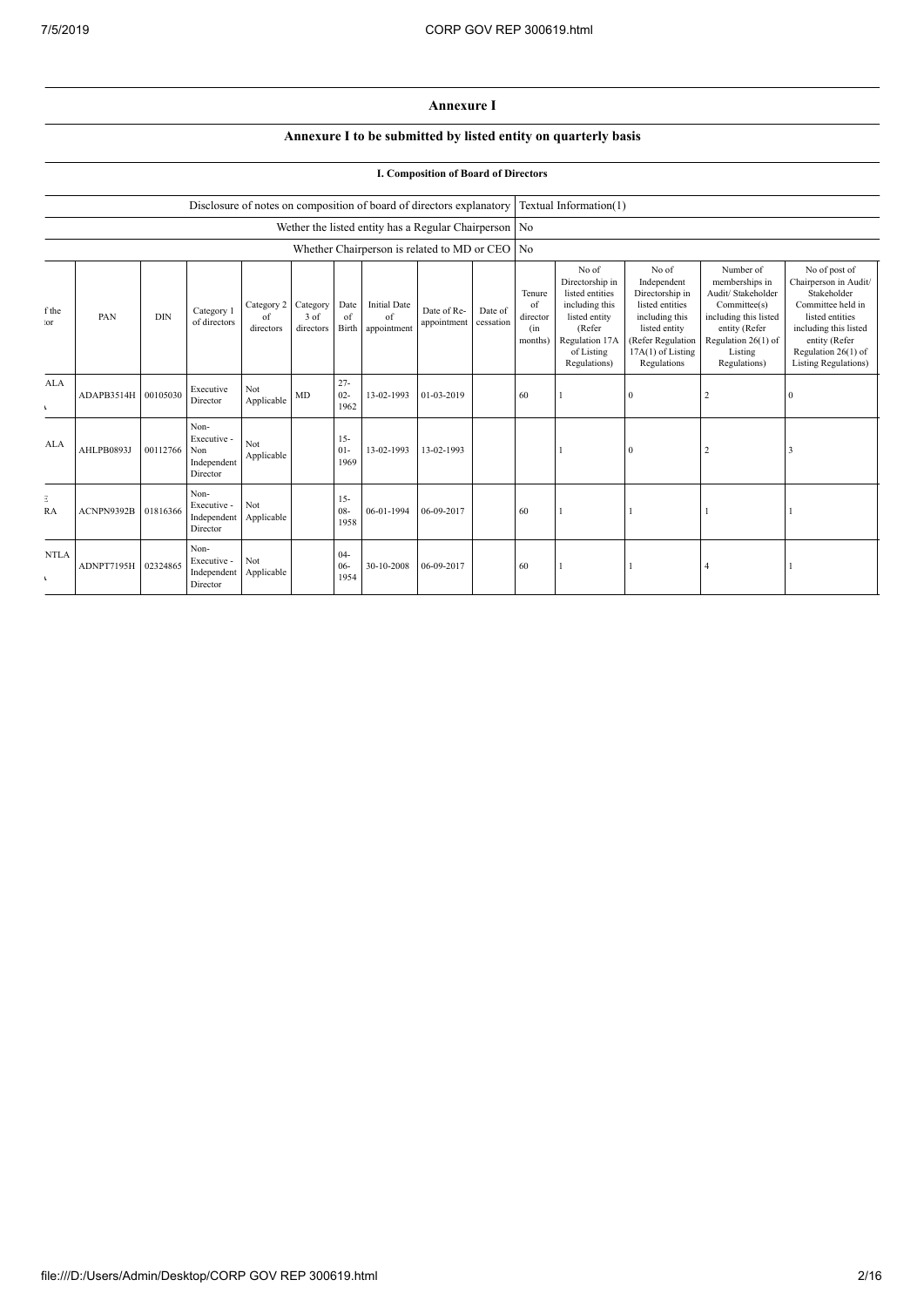|                        | <b>Text Block</b>                                 |
|------------------------|---------------------------------------------------|
| Textual Information(1) | WE HAVE NO CHAIRMAN OR CHAIRPERSON OF THE COMPANY |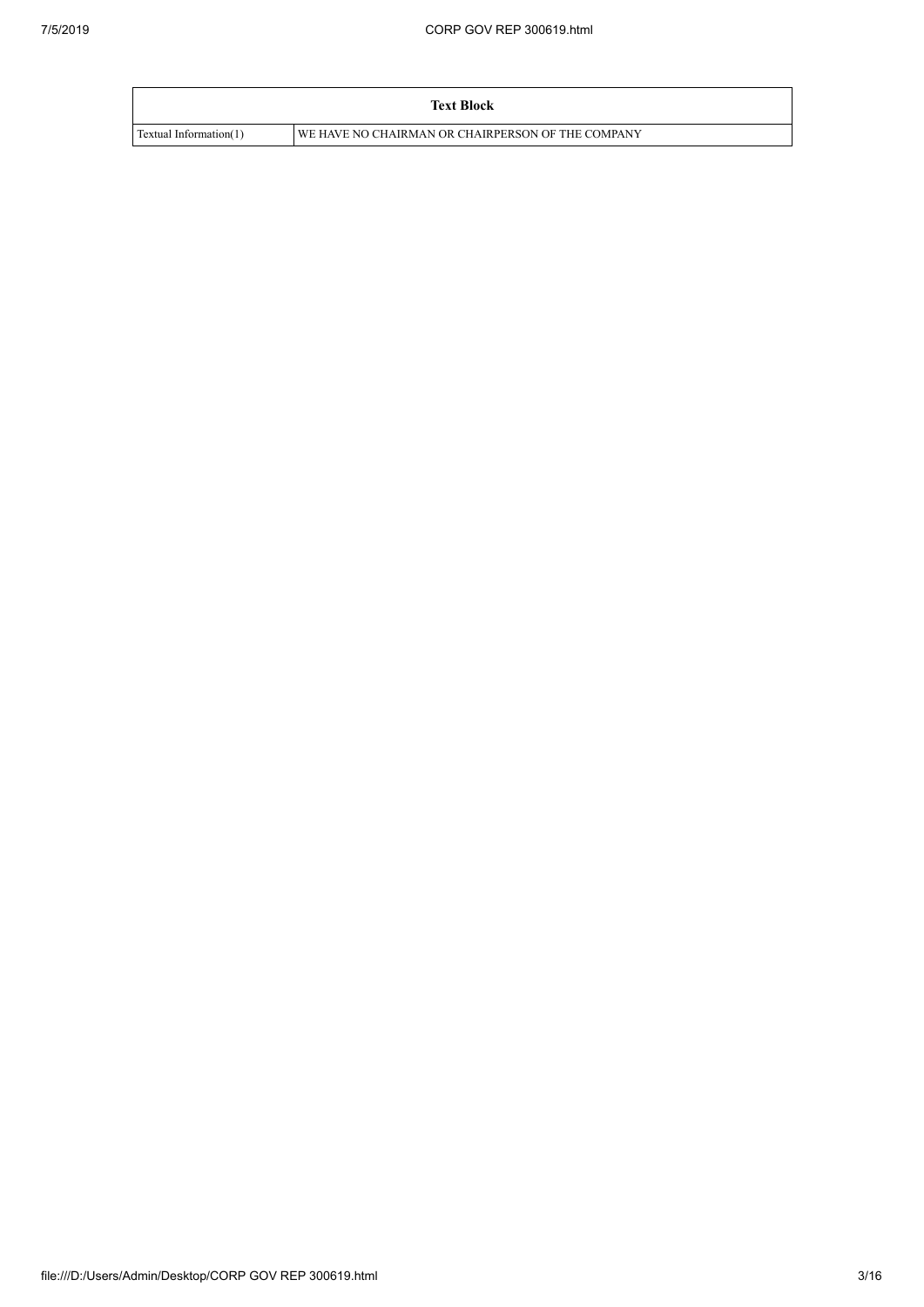|                | <b>Audit Committee Details</b>                                                               |                                                             |                                             |                        |                      |                |  |  |  |  |
|----------------|----------------------------------------------------------------------------------------------|-------------------------------------------------------------|---------------------------------------------|------------------------|----------------------|----------------|--|--|--|--|
|                |                                                                                              | Whether the Audit Committee has a Regular Chairperson   Yes |                                             |                        |                      |                |  |  |  |  |
| <b>Sr</b>      | <b>DIN</b><br>Name of Committee<br>Category 1 of directors<br>directors<br>members<br>Number |                                                             | Category 2 of                               | Date of<br>Appointment | Date of<br>Cessation | <b>Remarks</b> |  |  |  |  |
|                | 02324865                                                                                     | TUNUGUNTLA RAMA<br><b>KRISHNA</b>                           | Non-Executive - Independent<br>Director     | Chairperson            | 06-08-2014           |                |  |  |  |  |
| $\overline{2}$ | 01816366                                                                                     | NELLORE DOLENDRA<br>PRASAD                                  | Non-Executive - Independent<br>Director     | Member                 | 06-08-2014           |                |  |  |  |  |
| 13             | 00112766                                                                                     | <b>BOMMIDALA ANITHA</b>                                     | Non-Executive - Non<br>Independent Director | Member                 | 06-08-2014           |                |  |  |  |  |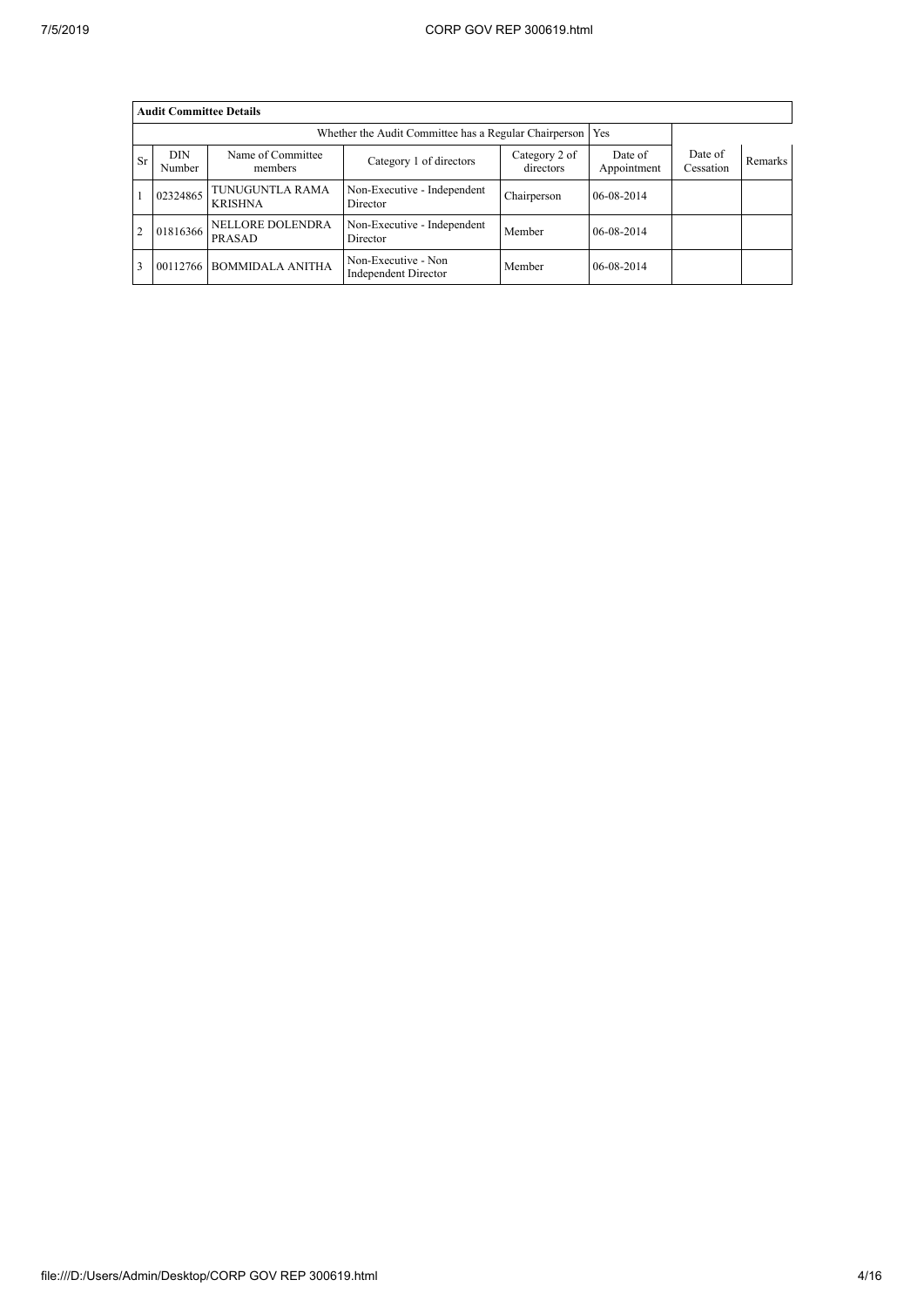|               | Nomination and remuneration committee                                                                         |                                   |                                                                                   |             |                        |                      |                |  |  |  |
|---------------|---------------------------------------------------------------------------------------------------------------|-----------------------------------|-----------------------------------------------------------------------------------|-------------|------------------------|----------------------|----------------|--|--|--|
|               |                                                                                                               |                                   | Whether the Nomination and remuneration committee has a Regular Chairperson   Yes |             |                        |                      |                |  |  |  |
| <b>Sr</b>     | Name of Committee<br><b>DIN</b><br>Category 2 of<br>Category 1 of directors<br>directors<br>members<br>Number |                                   |                                                                                   |             | Date of<br>Appointment | Date of<br>Cessation | <b>Remarks</b> |  |  |  |
|               | 01816366                                                                                                      | NELLORE DOLENDRA<br>PRASAD        | Non-Executive - Independent<br>Director                                           | Chairperson | 06-08-2014             |                      |                |  |  |  |
| $\mathcal{D}$ | 02324865                                                                                                      | TUNUGUNTLA RAMA<br><b>KRISHNA</b> | Non-Executive - Independent<br>Director                                           | Member      | 06-08-2014             |                      |                |  |  |  |
| $^{1}$        | 00112766                                                                                                      | <b>BOMMIDALA ANITHA</b>           | Non-Executive - Non<br>Independent Director                                       | Member      | 06-08-2014             |                      |                |  |  |  |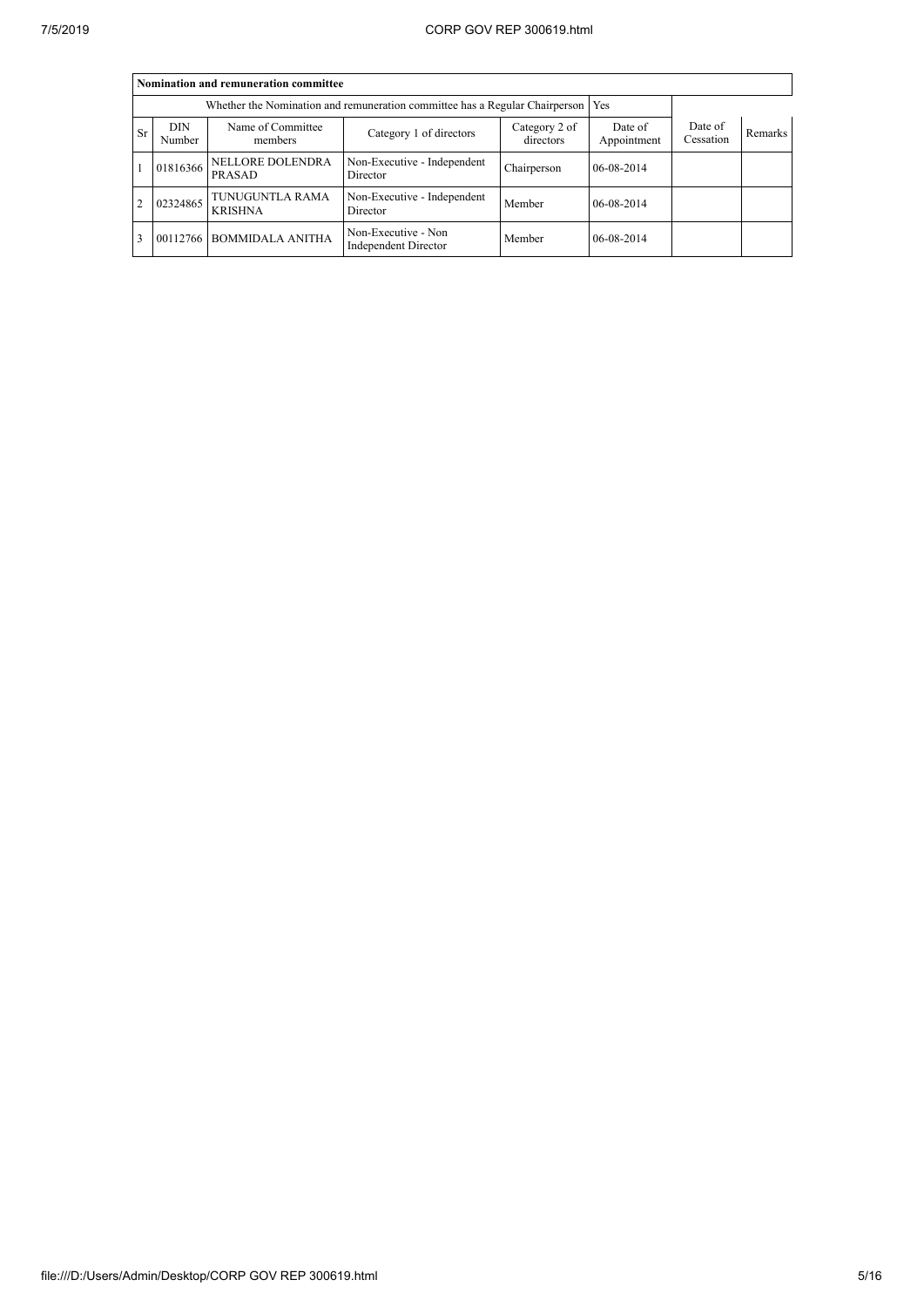|           | <b>Stakeholders Relationship Committee</b> |                                         |                                                                                 |                            |                        |                      |                |  |  |  |
|-----------|--------------------------------------------|-----------------------------------------|---------------------------------------------------------------------------------|----------------------------|------------------------|----------------------|----------------|--|--|--|
|           |                                            |                                         | Whether the Stakeholders Relationship Committee has a Regular Chairperson   Yes |                            |                        |                      |                |  |  |  |
| <b>Sr</b> | <b>DIN</b><br>Number                       | Name of Committee<br>members            | Category 1 of directors                                                         | Category 2 of<br>directors | Date of<br>Appointment | Date of<br>Cessation | <b>Remarks</b> |  |  |  |
|           | 00112766                                   | <b>BOMMIDALA ANITHA</b>                 | Non-Executive - Non<br>Independent Director                                     | Chairperson                | 06-08-2014             |                      |                |  |  |  |
| 2         | 00105030                                   | <b>BOMMIDALA RAMA</b><br><b>KRISHNA</b> | <b>Executive Director</b>                                                       | Member                     | 06-08-2014             |                      |                |  |  |  |
|           | 02324865                                   | TUNUGUNTLA RAMA<br><b>KRISHNA</b>       | Non-Executive - Independent<br>Director                                         | Member                     | 06-08-2014             |                      |                |  |  |  |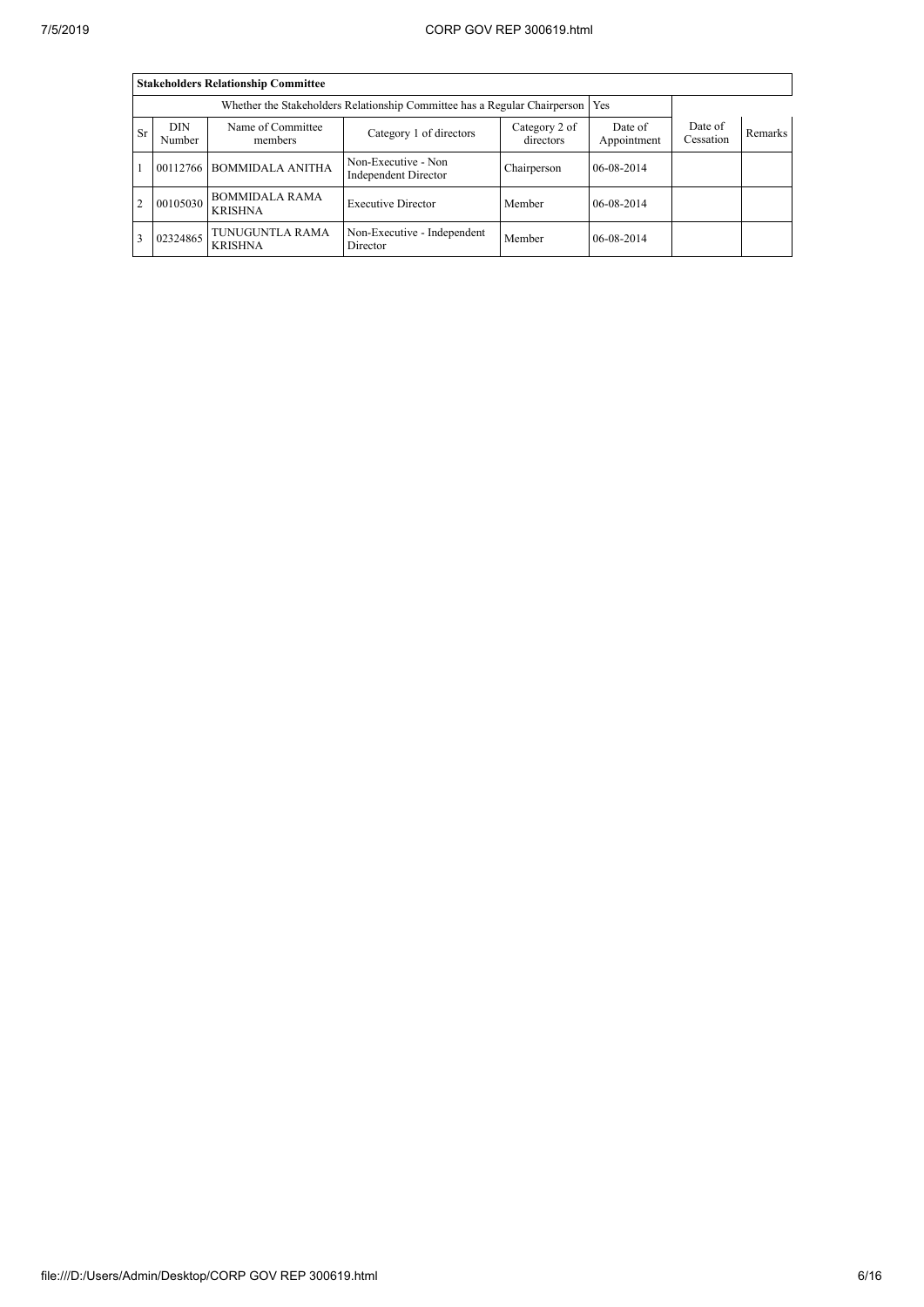|                | <b>Risk Management Committee</b> |                                   |                                                                       |                            |                        |                      |         |  |  |  |
|----------------|----------------------------------|-----------------------------------|-----------------------------------------------------------------------|----------------------------|------------------------|----------------------|---------|--|--|--|
|                |                                  |                                   | Whether the Risk Management Committee has a Regular Chairperson   Yes |                            |                        |                      |         |  |  |  |
| Sr             | <b>DIN</b><br>Number             | Name of Committee<br>members      | Category 1 of directors                                               | Category 2 of<br>directors | Date of<br>Appointment | Date of<br>Cessation | Remarks |  |  |  |
|                |                                  | 00112766 BOMMIDALA ANITHA         | Non-Executive - Non<br>Independent Director                           | Chairperson                | 27-03-2015             |                      |         |  |  |  |
| $\overline{2}$ | 02324865                         | TUNUGUNTLA RAMA<br><b>KRISHNA</b> | Non-Executive - Independent<br>Director                               | Member                     | 27-03-2015             |                      |         |  |  |  |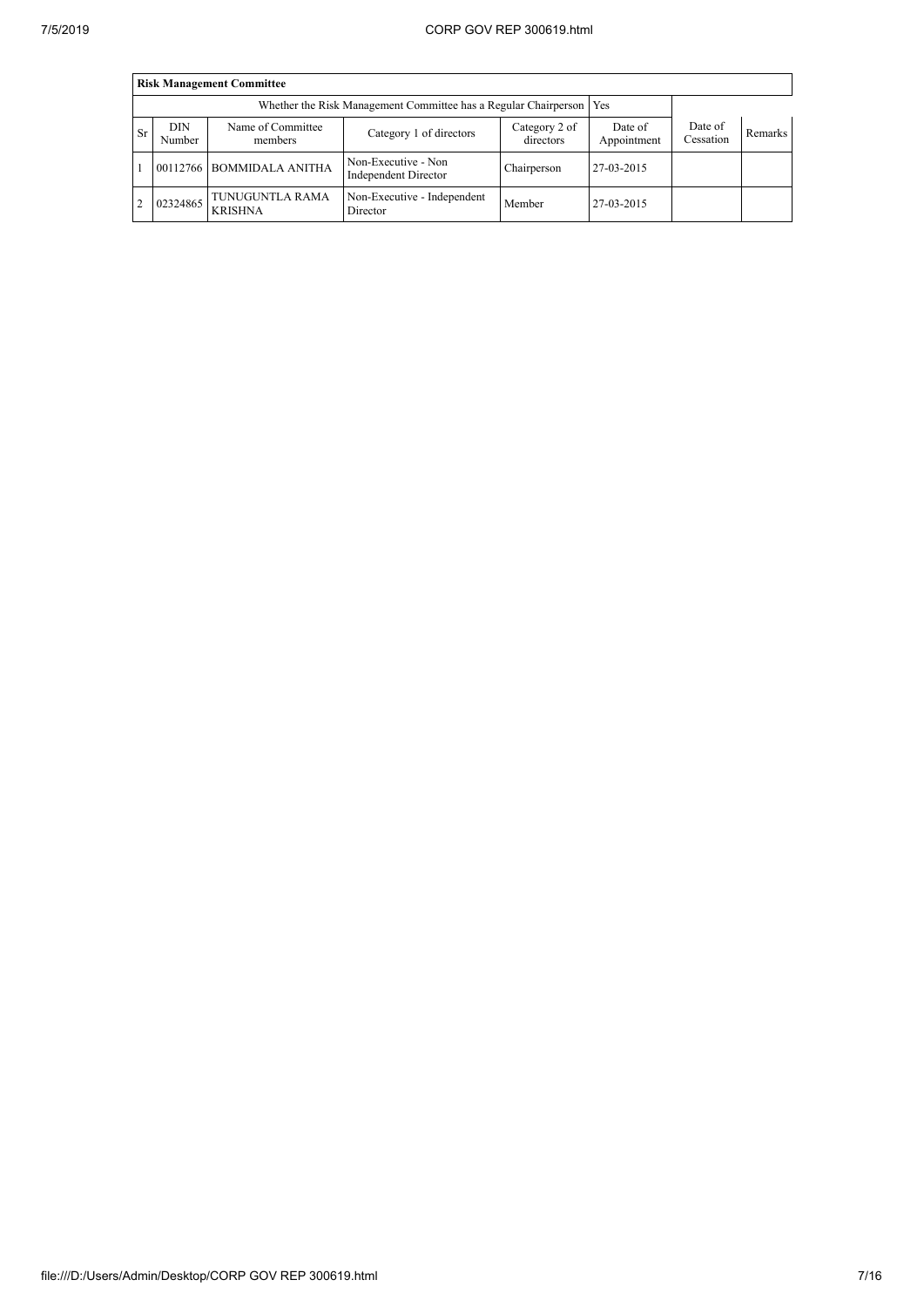|     | <b>Corporate Social Responsibility Committee</b> |                                                                                      |                            |                            |                        |                      |           |  |  |
|-----|--------------------------------------------------|--------------------------------------------------------------------------------------|----------------------------|----------------------------|------------------------|----------------------|-----------|--|--|
|     |                                                  | Whether the Corporate Social Responsibility Committee has a Regular Chairperson   No |                            |                            |                        |                      |           |  |  |
| Sr. | <b>DIN</b><br>Number                             | Name of Committee<br>members                                                         | Category 1 of<br>directors | Category 2 of<br>directors | Date of<br>Appointment | Date of<br>Cessation | Remarks 1 |  |  |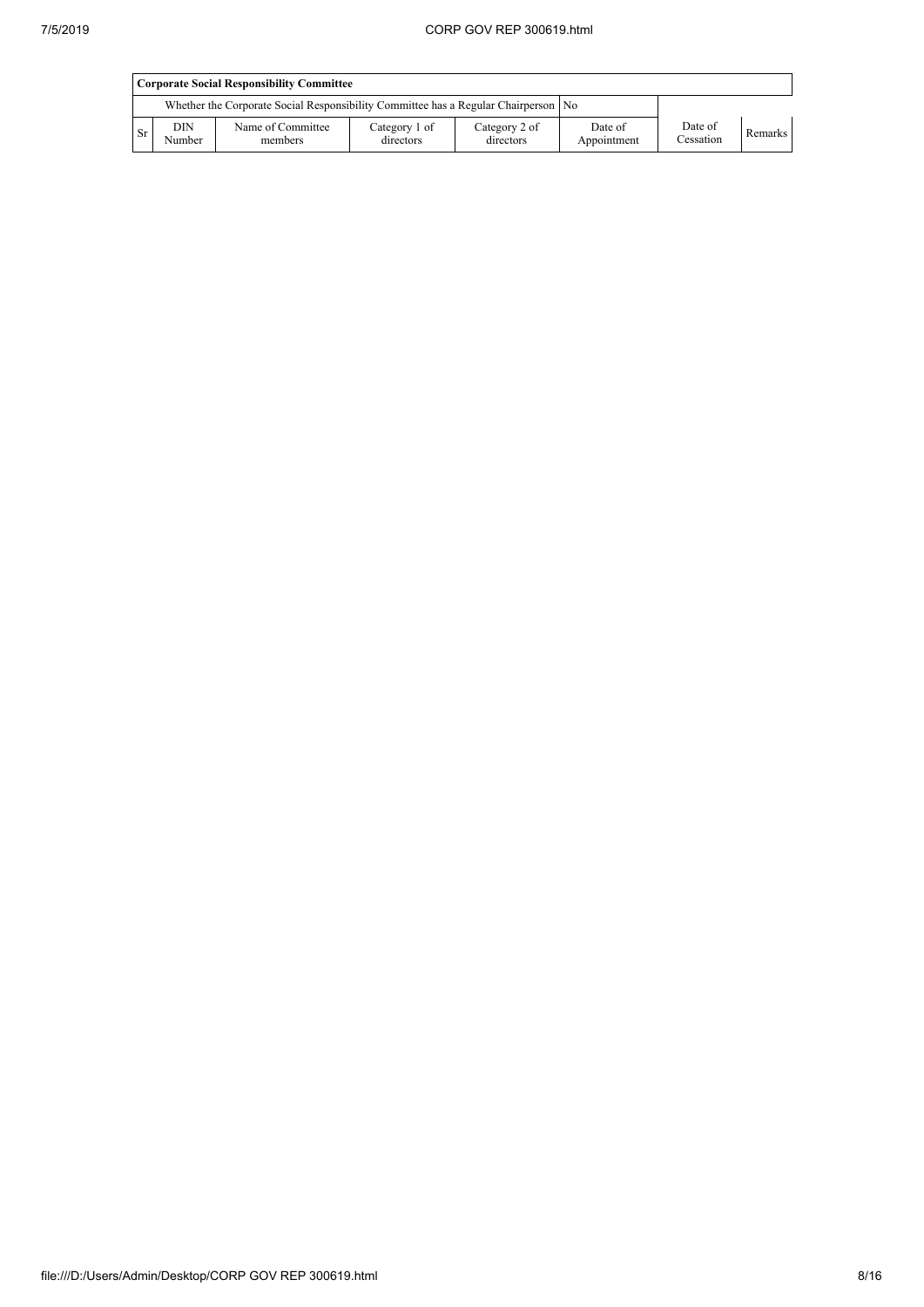|           | <b>Other Committee</b> |                                         |                                             |                                                    |                            |         |  |  |  |  |
|-----------|------------------------|-----------------------------------------|---------------------------------------------|----------------------------------------------------|----------------------------|---------|--|--|--|--|
| <b>Sr</b> | <b>DIN</b><br>Number   | Name of Committee<br>members            | Name of other committee                     | Category 1 of directors                            | Category 2 of<br>directors | Remarks |  |  |  |  |
|           | 00112766               | <b>BOMMIDALA ANITHA</b>                 | Non-Executive - Non<br>Independent Director | Non-Executive - Non<br><b>Independent Director</b> | Chairperson                |         |  |  |  |  |
|           | 00105030               | <b>BOMMIDALA RAMA</b><br><b>KRISHNA</b> | <b>Executive Director</b>                   | <b>Executive Director</b>                          | Member                     |         |  |  |  |  |
|           | 02324865               | TUNUGUNTLA RAMA<br><b>KRISHNA</b>       | Non-Executive - Independent<br>Director     | Non-Executive - Independent<br>Director            | Member                     |         |  |  |  |  |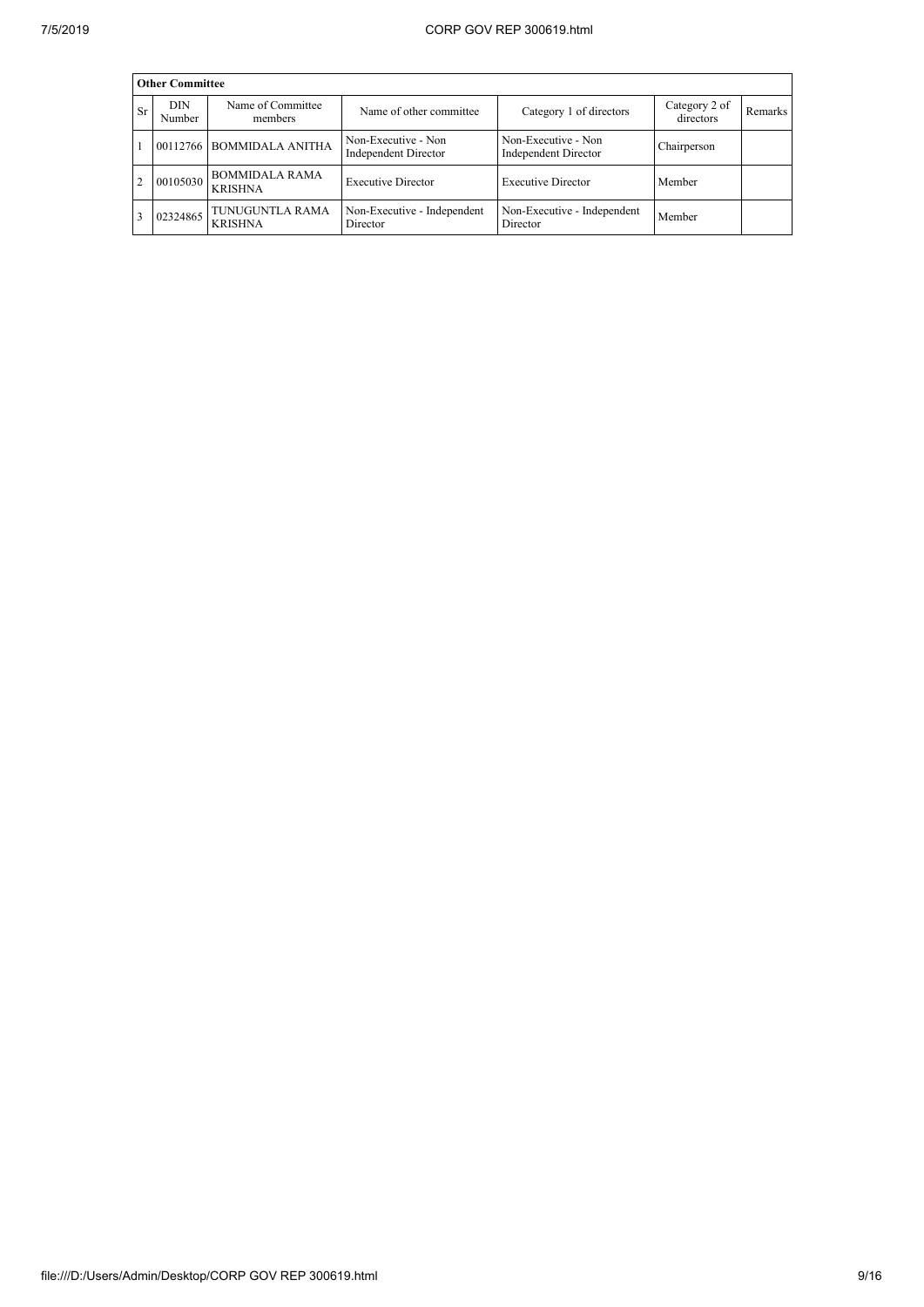$\overline{1}$ 

٦

|                | <b>Annexure 1</b>                                             |                                                               |                                                                   |                                       |                                                     |                                    |                                                           |  |  |
|----------------|---------------------------------------------------------------|---------------------------------------------------------------|-------------------------------------------------------------------|---------------------------------------|-----------------------------------------------------|------------------------------------|-----------------------------------------------------------|--|--|
|                | <b>Annexure 1</b>                                             |                                                               |                                                                   |                                       |                                                     |                                    |                                                           |  |  |
|                | <b>III. Meeting of Board of Directors</b>                     |                                                               |                                                                   |                                       |                                                     |                                    |                                                           |  |  |
|                | Disclosure of notes on meeting of board of                    | directors explanatory                                         |                                                                   |                                       |                                                     |                                    |                                                           |  |  |
| <b>Sr</b>      | $Date(s)$ of meeting<br>$(if any)$ in the<br>previous quarter | $Date(s)$ of<br>meeting (if any)<br>in the current<br>quarter | Maximum gap between<br>any two consecutive (in<br>number of days) | Notes for<br>not<br>providing<br>Date | Whether<br>requirement of<br>Quorum met<br>(Yes/No) | Number of<br>Directors<br>present* | No. of Independent<br>Directors attending<br>the meeting* |  |  |
|                | 02-03-2019                                                    |                                                               |                                                                   |                                       | <b>Yes</b>                                          |                                    |                                                           |  |  |
| $\overline{2}$ |                                                               | 29-05-2019                                                    | 87                                                                |                                       | Yes                                                 | 4                                  |                                                           |  |  |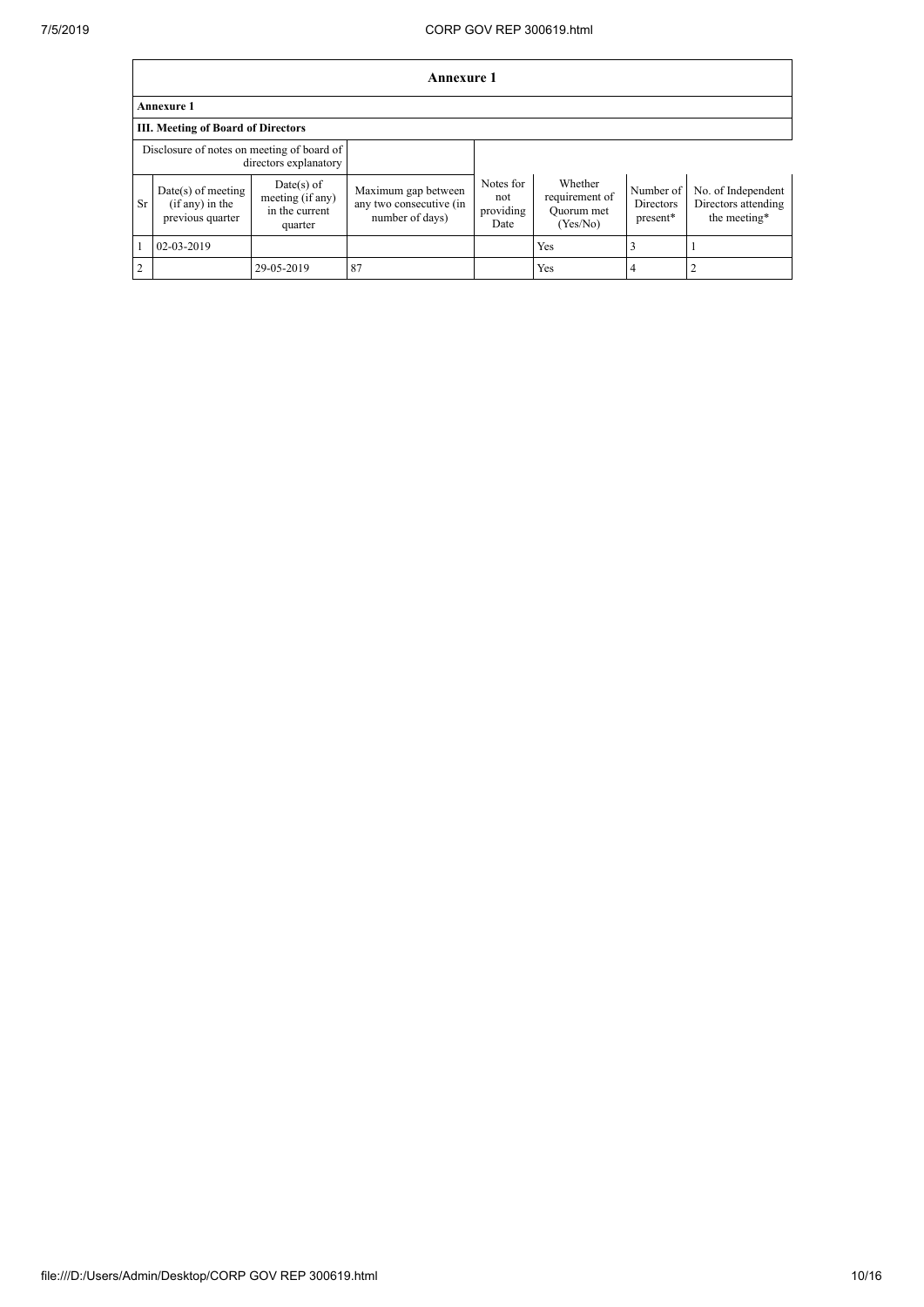$\overline{1}$ 

|               | <b>Annexure 1</b>                         |                                                                                                            |                                                                      |                               |                                       |                                                        |                                       |                                                                        |  |  |
|---------------|-------------------------------------------|------------------------------------------------------------------------------------------------------------|----------------------------------------------------------------------|-------------------------------|---------------------------------------|--------------------------------------------------------|---------------------------------------|------------------------------------------------------------------------|--|--|
|               | <b>IV. Meeting of Committees</b>          |                                                                                                            |                                                                      |                               |                                       |                                                        |                                       |                                                                        |  |  |
|               |                                           |                                                                                                            | Disclosure of notes on meeting of committees explanatory             |                               |                                       |                                                        |                                       |                                                                        |  |  |
| Sr            | Name of<br>Committee                      | $Date(s)$ of meeting (Enter<br>dates of Previous quarter and<br>Current quarter in<br>chronological order) | Maximum gap<br>between any two<br>consecutive (in<br>number of days) | Name of<br>other<br>committee | Reson for<br>not<br>providing<br>date | Whether<br>requirement<br>of Quorum<br>met<br>(Yes/No) | Number<br>of<br>Directors<br>present* | No. of<br>Independent<br><b>Directors</b><br>attending the<br>meeting* |  |  |
|               | Audit<br>Committee                        | 29-05-2019                                                                                                 |                                                                      |                               |                                       | Yes                                                    | 2                                     | 2                                                                      |  |  |
| $^{\prime}$ 2 | Stakeholders<br>Relationship<br>Committee | 29-05-2019                                                                                                 |                                                                      |                               |                                       | Yes                                                    | 2                                     | 2                                                                      |  |  |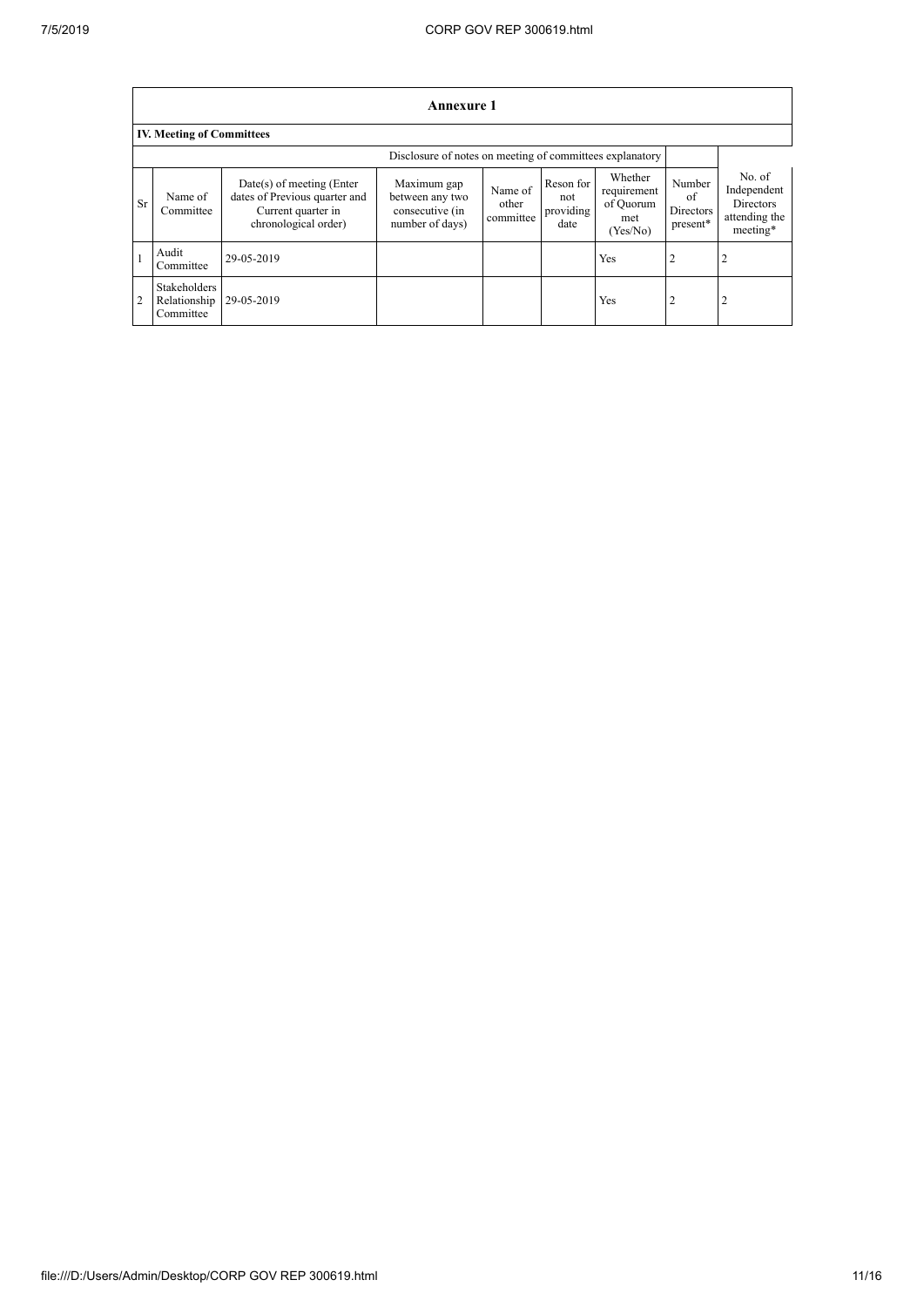|              | Annexure 1                                                                                                |                                  |                                                                    |  |  |  |  |  |
|--------------|-----------------------------------------------------------------------------------------------------------|----------------------------------|--------------------------------------------------------------------|--|--|--|--|--|
|              | V. Related Party Transactions                                                                             |                                  |                                                                    |  |  |  |  |  |
| Sr           | Subject                                                                                                   | Compliance status<br>(Yes/No/NA) | If status is "No" details of non-<br>compliance may be given here. |  |  |  |  |  |
|              | Whether prior approval of audit committee obtained                                                        | <b>NA</b>                        |                                                                    |  |  |  |  |  |
|              | Whether shareholder approval obtained for material RPT                                                    | <b>NA</b>                        |                                                                    |  |  |  |  |  |
| $\mathbf{3}$ | Whether details of RPT entered into pursuant to omnibus approval<br>have been reviewed by Audit Committee | NA                               |                                                                    |  |  |  |  |  |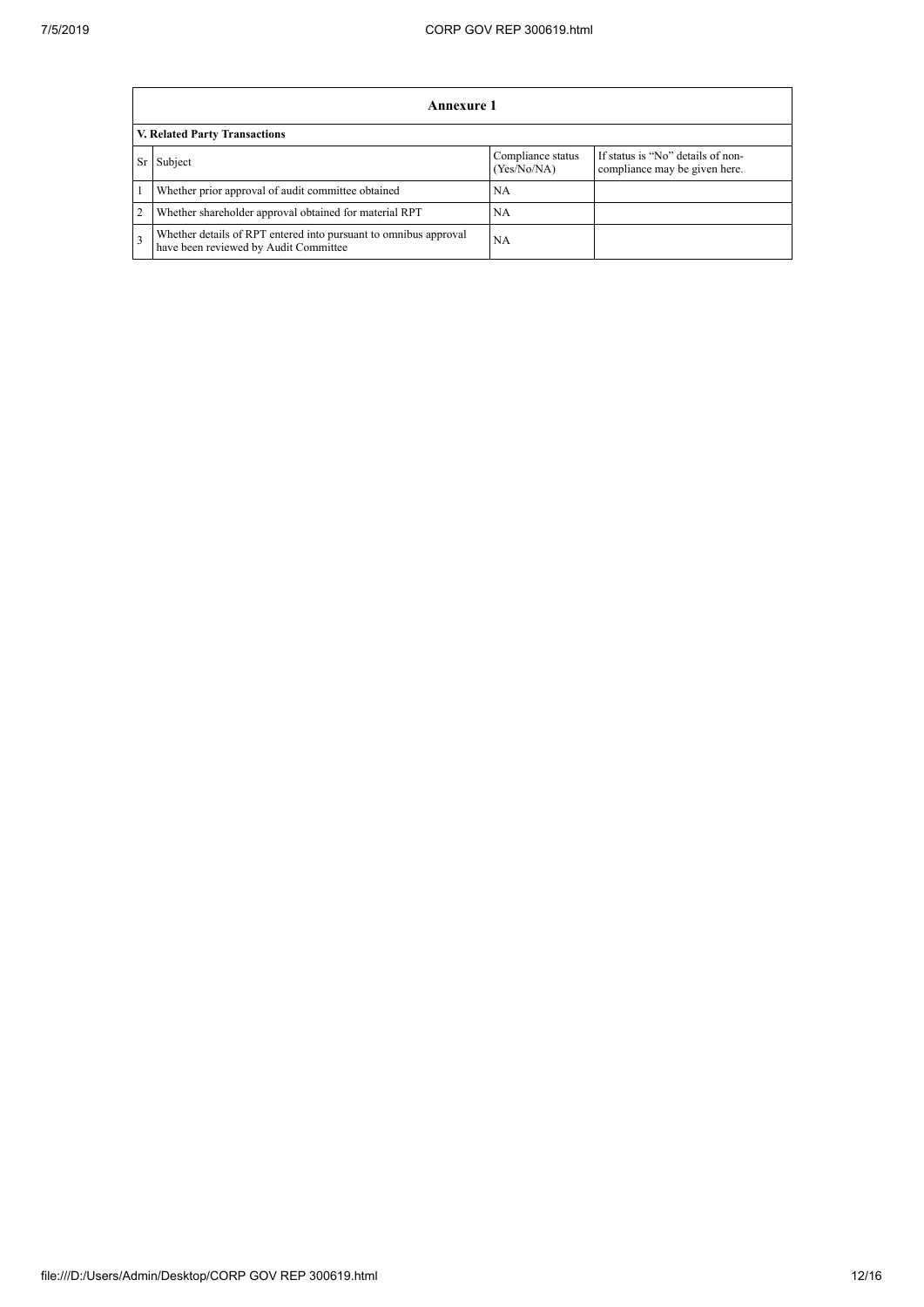|                         | <b>Annexure 1</b>                                                                                                                                                                                               |                               |  |  |  |
|-------------------------|-----------------------------------------------------------------------------------------------------------------------------------------------------------------------------------------------------------------|-------------------------------|--|--|--|
| <b>VI. Affirmations</b> |                                                                                                                                                                                                                 |                               |  |  |  |
|                         | Sr Subject                                                                                                                                                                                                      | Compliance<br>status (Yes/No) |  |  |  |
|                         | The composition of Board of Directors is in terms of SEBI (Listing obligations and disclosure requirements)<br>Regulations, 2015                                                                                | Yes                           |  |  |  |
| $\overline{2}$          | The composition of the following committees is in terms of SEBI(Listing obligations and disclosure requirements)<br>Regulations, 2015 a. Audit Committee                                                        | Yes                           |  |  |  |
| $\overline{\mathbf{3}}$ | The composition of the following committees is in terms of SEBI(Listing obligations and disclosure requirements)<br>Regulations, 2015. b. Nomination & remuneration committee                                   | Yes                           |  |  |  |
| $\overline{4}$          | The composition of the following committees is in terms of SEBI(Listing obligations and disclosure requirements)<br>Regulations, 2015. c. Stakeholders relationship committee                                   | Yes                           |  |  |  |
| 5                       | The composition of the following committees is in terms of SEBI(Listing obligations and disclosure requirements)<br>Regulations, 2015. d. Risk management committee (applicable to the top 100 listed entities) | Yes                           |  |  |  |
| 6                       | The committee members have been made aware of their powers, role and responsibilities as specified in SEBI<br>(Listing obligations and disclosure requirements) Regulations, 2015.                              | Yes                           |  |  |  |
| $\overline{7}$          | The meetings of the board of directors and the above committees have been conducted in the manner as specified in<br>SEBI (Listing obligations and disclosure requirements) Regulations, 2015.                  | Yes                           |  |  |  |
| 8                       | This report and/or the report submitted in the previous quarter has been placed before Board of Directors.                                                                                                      | Yes                           |  |  |  |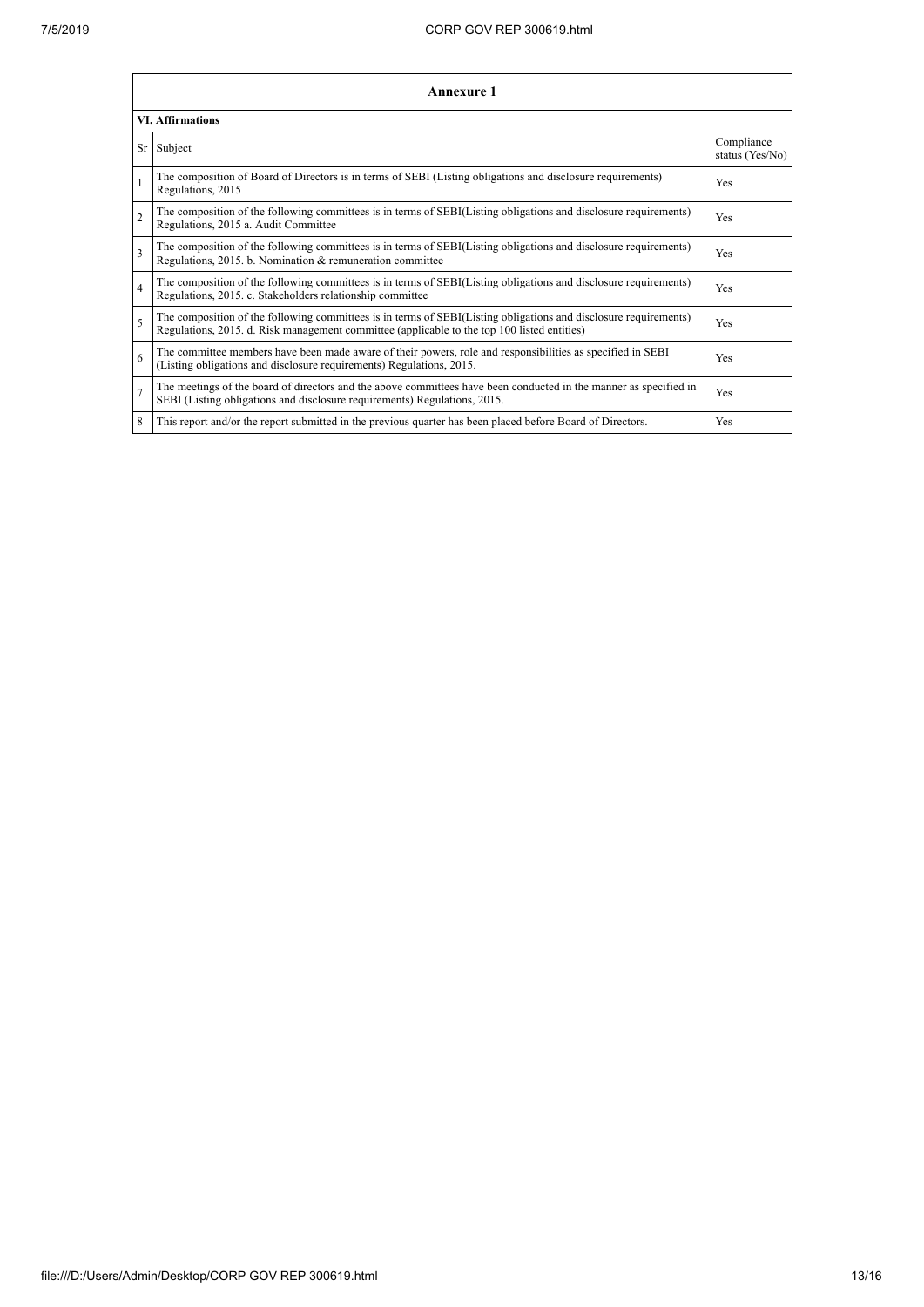| <b>Annexure 1</b> |                   |                                          |  |
|-------------------|-------------------|------------------------------------------|--|
| Sr                | Subject           | Compliance status                        |  |
|                   | Name of signatory | <b>B. VIRAT VISHNU</b>                   |  |
|                   | Designation       | Company Secretary and Compliance Officer |  |